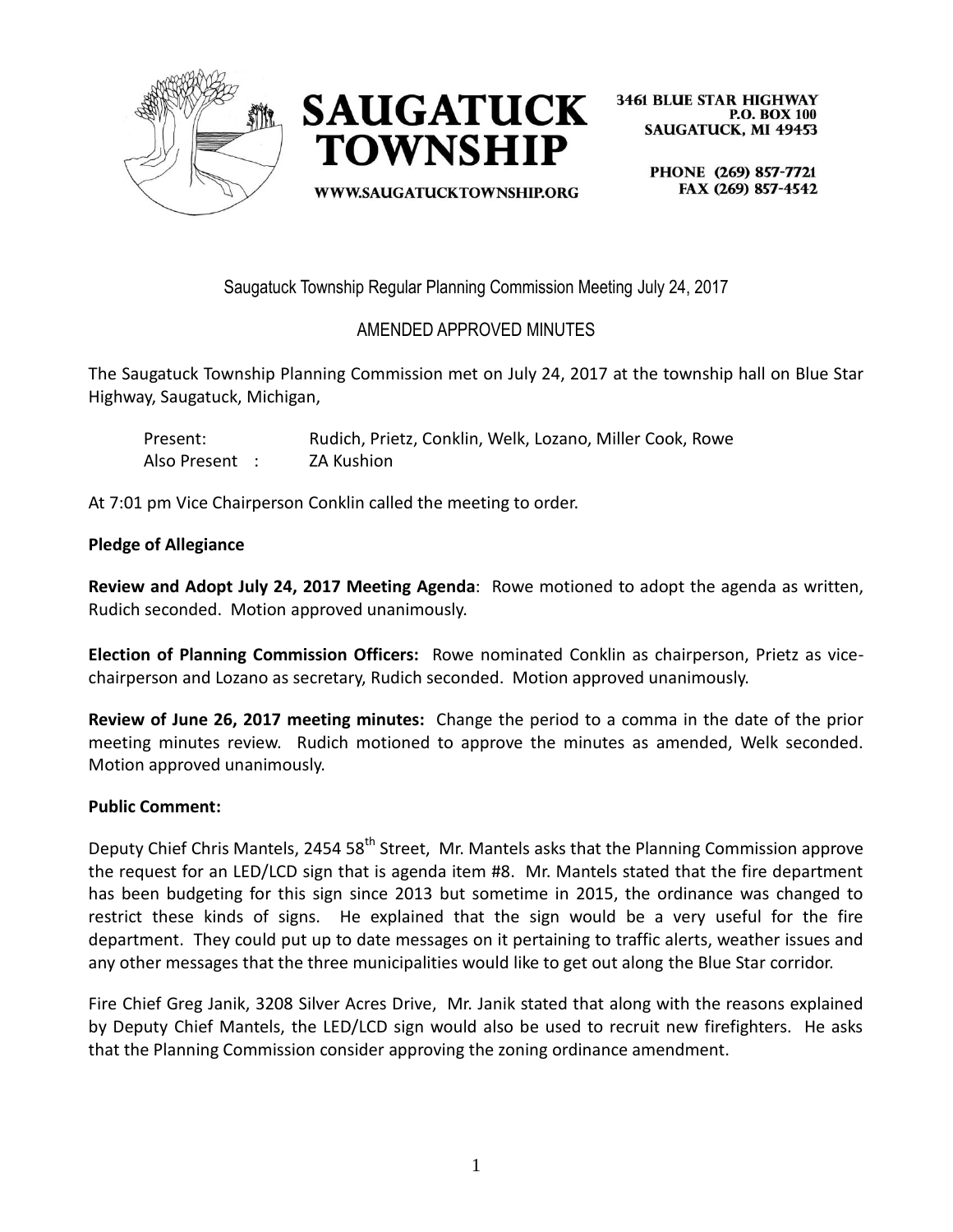## AMENDED APPROVED MINUTES

## **Public Hearing to amend zoning ordinance Section 40-634 (e) Signs and Billboards pertaining to LED/LCD signs used in conjunction with public safety entities within the Township.**

Conklin opened the Public Hearing.

ZA Kushion explained that current township ordinances do not allow any LED/LCD signs at all. He said that the fire district applied for a variance to allow the message board but it was tabled and now the ordinance has been sent to the Planning Commission for revision. Discussion on limiting the LED/LCD signs to specific entities. Discussion on the issue of LED lights in signs increasing in the future because of the decreasing use of incandescent bulbs.

Conklin closed the Public Hearing.

Rowe motioned to adopt the ordinance as amended, Rudich seconded. Motion approved unanimously.

**Public Hearing to amend zoning ordinance Sections 40-623 and 40-658 of the Township of Saugatuck Code and create a new section 40-663 to regulate fire apparatus access on private roads and driveways.**

Conklin opened the Public Hearing

ZA Kushion explained that the current zoning ordinance did not address a variety of issues regarding private roads including vertical clearances, grades of approach, grade of the road and minimum width. ZA Kushion stated that the IFC code will be amended so that lot splits of four or less, single family homes and driveways would be completely regulated by the Township Zoning Administrator.

Fire Chief Greg Janik, Chief Janik stated that Zoning Administrator Kushion has done a great job incorporating fire code requirements into these ordinance changes. Chief Janik stated that these changes are needed to make sure that private roads and driveways are built to allow fire trucks and equipment access to residences.

Rowe stated that he appreciates the need for these changes. Miller Cook is grateful that compromise was made. Chief Janik stated that the Saugatuck Township fire department has the highest amount of calls in Allegan County mostly because of an aging population and car accidents on the roads.

Conklin closed the Public Hearing.

Rowe motioned to accept the ordinance with the change recommended by the Zoning Administrator which will be included in Section 40-663 pertaining to driveways required to be a minimum of 16 feet in width, Welk seconded. Motion approved unanimously.